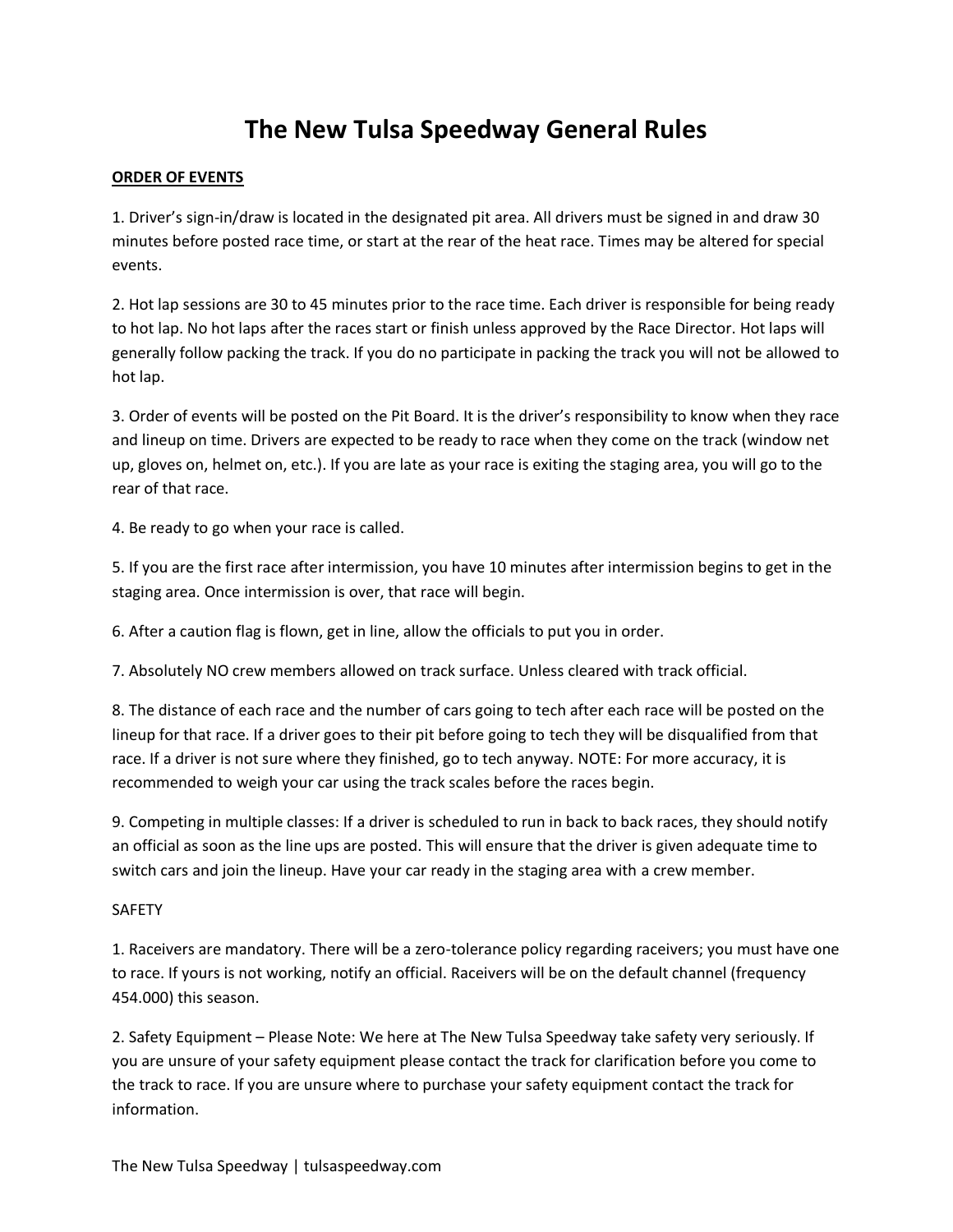3. All cars are subject to inspection at any time and must be free of mechanical defects and be in safe racing condition or they may not be allowed on the track. If you do not meet the safety requirements you will not be allowed to race, and will not be given a refund for any expenses incurred.

4. Fire Suits are mandatory. Two-layer suits are strongly recommended. If you do not have a two-layer suit you must have the racing underwear. Minimum: Single layer fire suits w/ Nomex underwear mandatory.

5. Racing shoes are highly recommended.

6. Neck collars or hanns device is mandatory.

7. Racing gloves are mandatory. No mechanics gloves.

8. Window nets or arm restraints are mandatory.

9. A quick release on a metal coupling on steering wheel is mandatory. No plastic couplings allowed.

10. It is recommended that each car have a built-in fire extinguisher equipment. However, it cannot be dry powder. It must be Halon 1211, Cold Fire or an equivalent.

11. It is recommended to change straps, seatbelts and restraints a minimum of every three years. Belts must have stamp on them to prove when they were made. Quick release belts are strongly recommended.

12. Helmets are mandatory Q Snell SA 2005, SA 2010 or newer. Full face helmets only. No motorcycle or open face helmets allowed. No "M" rating or open face helmets. If wearing a helmet that is not Nomex lined, driver MUST wear a Nomex head sock.

13. Fuel cell mount: Fuel cell cage shall be made of 1"x 16Qgauge or 3/4"x 14Qgauge steel square tubing. Must be welded thoroughly. Must wrap round entire cell. Must be bolted at 4 sides with no less than 3/8" grade 8 bolts. 2 bars per side (all 4 sides) & 2 straps on top min. 1/8"x 2". Consult a race chassis shop for assistance.

## **Tech**

1. The drivers required to go to tech following each race will be the top three finishers unless otherwise noted or instructed by officials. The New Tulsa Speedway may direct any competitor to the tech area.

2. One crewmember per driver is allowed in the tech area.

3. No crewmembers from any team are allowed in the vicinity of another team's car while being teched.

4. No traction control devices are allowed in any class.

5. Three Wins: Any driver that wins three races within one racing season is subject to an extensive technical inspection.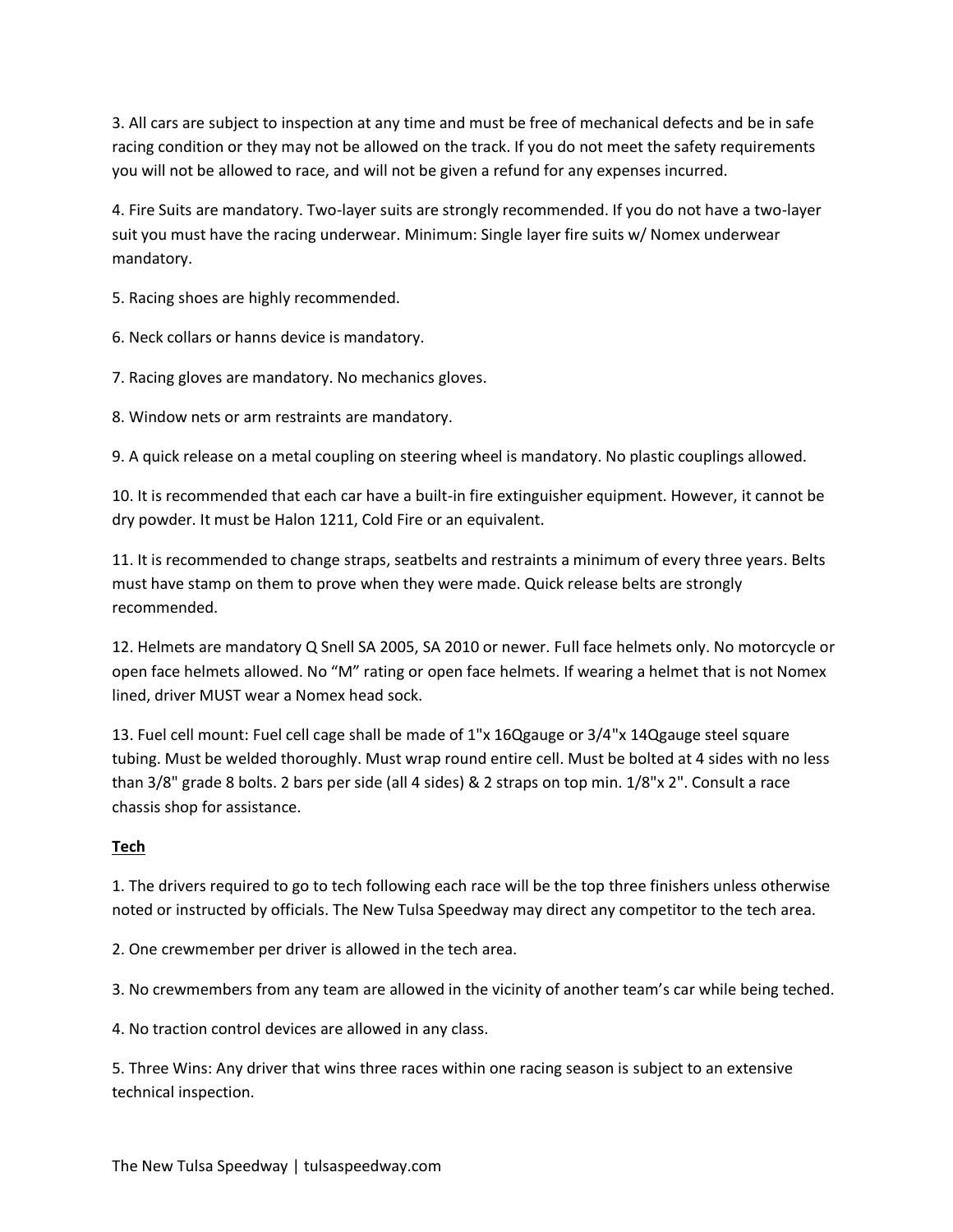6. Protest: See each individual division's rules for protest and claim rules and procedures.

7. Car numbers must be legible by the scorers (visible from the press box). Numbers must be on both sides and on top of car, must be at least 18" x 5" on the sides, numbers should be at least 24" x 5" on the roof, and numbers must be a contrast to color of car. If multiple cars in the same division are identical, they must have a noticeable difference in the number. If you are unsure about your number please contact the nearest official or the pit office. NOTE: if your number cannot be read you will not be scored. If you have been warned about your number you will not be scored the following week if the number is not corrected.

8. No pit personnel on the track during the race, whether there is a caution or stoppage in the race or you will go to the rear or your car may be disqualified from the race. This is your warning.

#### **RACE PROCEDURES**

1. Heat race line ups for weekly point's races are determined by draw and A- Feature lineups are based on passing points from heat races with 4, 6, or 8 car invert from fan draw.

2. Heats are lined up by draw.

3. "B" mains are lined up from heat race passing points.

4. All races begin at the start line. There will be a cone in place at the bottom of turn four and a line marked on the race surface. Stay nose to tail, when you see the green flag and you are past the cone you start racing. Pay attention to the lights; if the lights are out you will be getting the green flag.

#### **RESTARTS**

1. Single File: Restarts in heat races and B-Mains during weekly points races will be Single file, and will take place off of turn four. Stay nose to tail; when you see the green flag and are past the cone you start racing. You will be docked two positions for jumping the start.

2. Double File: Restarts in the A-Main will be double file for up to two cautions in weekly point's races. After the third caution, The New Tulsa Speedway General Rules restarts will be single file. Restart procedures for special events will vary per event and will be declared in the drivers' meeting.

3. Delaware Double file restarts (Sprints, Late Models, Mods only) will be conducted accordingly: Yellow flag restarts will be double file with the leader being the only car on the front row. When the cars are in the correct order the officials will point the leader out front by themselves and split the rest of the field to inside and outside. The 2nd place car has the option to take the inside row or outside row behind the leader. The rest of the field will fall in order.

4. Officials may opt to change to a single file restart if track conditions warrant or if there are issues with double file restarts.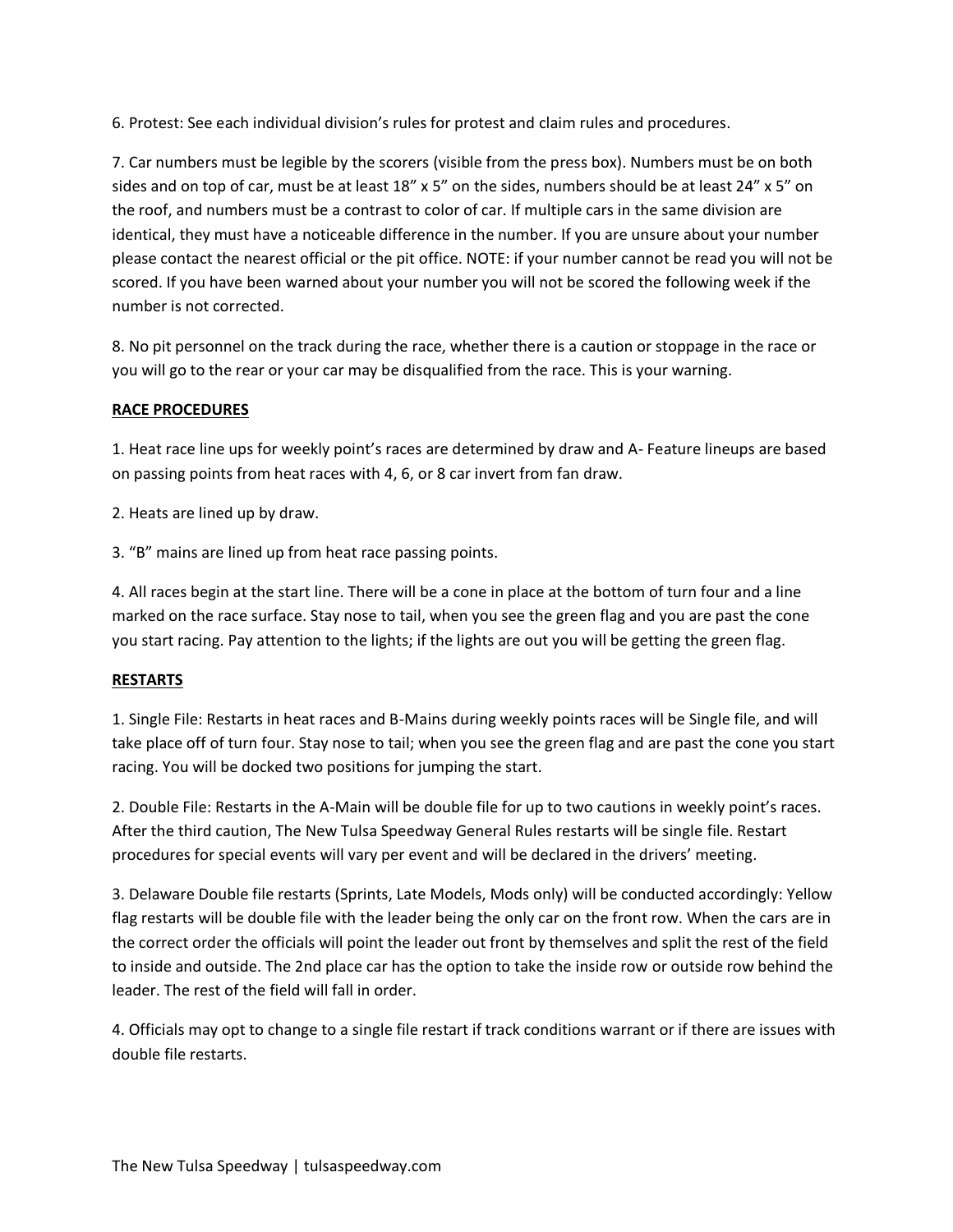5. No jumping the starts/restarts. If you are called for jumping it will count as a caution. Remember, if you cause two cautions you go to the pits.

### **FLAGS:**

- 1. Green Starts the race.
- 2. Yellow –Use extreme caution. Slow down immediately, We DO NOT race back to the yellow.
- 3. Red STOP -There is a blockage on the track or a condition that requires emergency attention.
- 4. White One lap remaining in the race
- 5. Checkered End of the race
- 6. Blue / Yellow Hold your line for faster traffic
- 7. Black (rolled) Warning to field or driver

Black (open) – You have been disqualified from that race; exit directly to the pits or to the infield.

8. We DO NOT race back to the yellow. Slow down immediately when the Yellow light or flag has been thrown. All cars must get single file. There will be an official on the Raceiver to get you in order. If you are out of order, we will correct it before the green. NOTE: If you refuse to stay in single file after an official has directed you to get in line, you will be sent to the tail of the field. If you do not fall to the tail of the field as instructed, you will not be scored.

9. A Red Flag means STOP as soon and as safely as you can. If a driver fails to stop (other than avoiding a wreck) they will be sent to the rear of the restart.

10. Any driver that continues around the track will be disqualified from that race.

11. No working on cars under a red flag.

12. Rain during a race or other extenuating circumstances: If the race on track is delayed prior to being halfway completed, it will resume at a later time beginning with the most previous scored lap. If the race is delayed after being halfway completed, it will be deemed an official finish.

13. Cars should enter the track in turn two and exit the track in turn one. There will be an official at turn two to control the cars going onto the track. (There will be NO cars reentering during green flag conditions). Do not enter the track until directed to. If your car has problems, pull to the infield during a green flag. DO NOT cross traffic during a race under any circumstances. Wait until a caution comes out to exit safely, however DO NOT exit until a track official instructs you to exit.

14. Drivers who exit the racing surface may not be allowed to return to the race. Drivers who use the hot pit area may return to competition. Drivers who go to the hot pits in the A-Feature will get two pace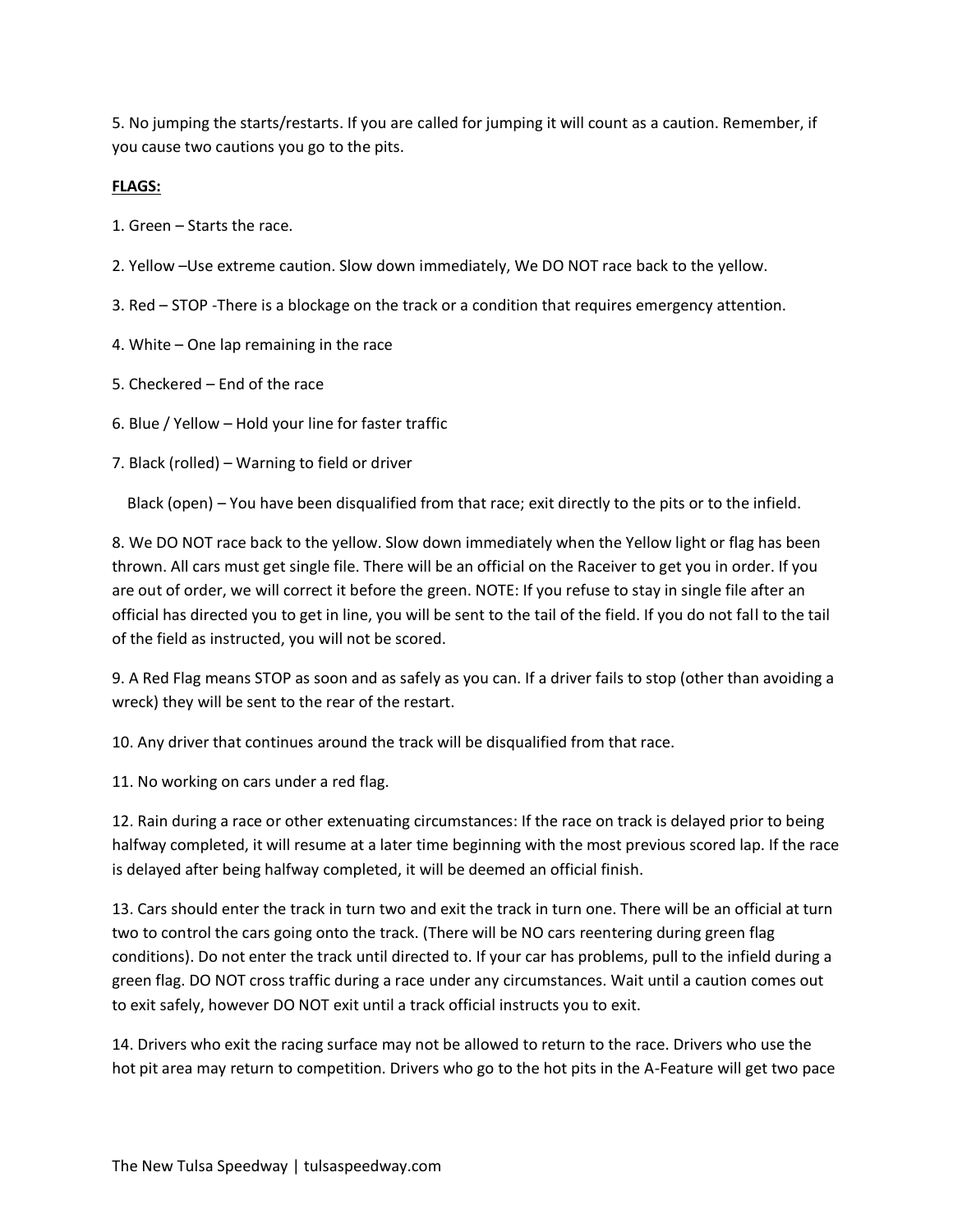laps to return to the race. This is the only situation in which a driver will be granted pace laps to continue racing.

#### **SCORING**

1. Line-ups after a caution will be according to the last lap scored. The cars involved in the caution will line up on the rear.

2. Lapped cars will be instructed to go to the rear.

3. A first lap caution may result in cars involved being sent to the rear or all cars retaining their spot, dependent upon the circumstances which caused the caution.

4. Drivers must take a green flag to be considered officially present on a race night. Drivers who do not start their main event ("B" or "A") will not be paid.

5. Caution rules

A. Two Caution rule – If a car is involved in two cautions in a single event they will be disqualified.

B. Five Caution rule in the A-Feature: After the fifth caution, ANY cars (whether a single-car or multiple-car incident) involved in a caution will be sent to the pits.

C. Rules may be amended to include a time limit on Feature events if officials deem necessary.

6. Drivers who cannot maintain a competitive speed may be sent to the pits.

7. A driver will not be allowed to change cars once a race has started or become an official race. A driver must finish in the same car that they qualify with. (Cannot change cars after heat races).

8. Rough driving/multiple car incidents

A. Contact involving two or more cars resulting in a caution, ALL drivers involved will be sent to the tail.

B. Blatant contact with another driver or a rough driving disqualification (black flag), will result in the driver's points and pay being removed from that event and may result in further disciplinary action.

#### **CONDUCT**

1. Fighting will result in a minimum of two weeks suspension or fine of \$150, and loss of points and pay for that night. The driver or crewmember that instigates a fight by entering another driver's pit will be penalized. A second incident will result in a one-year suspension from the track or an indefinite suspension based on severity. Assaulting any track official will result in a one-year suspension from the track or an indefinite suspension based on severity.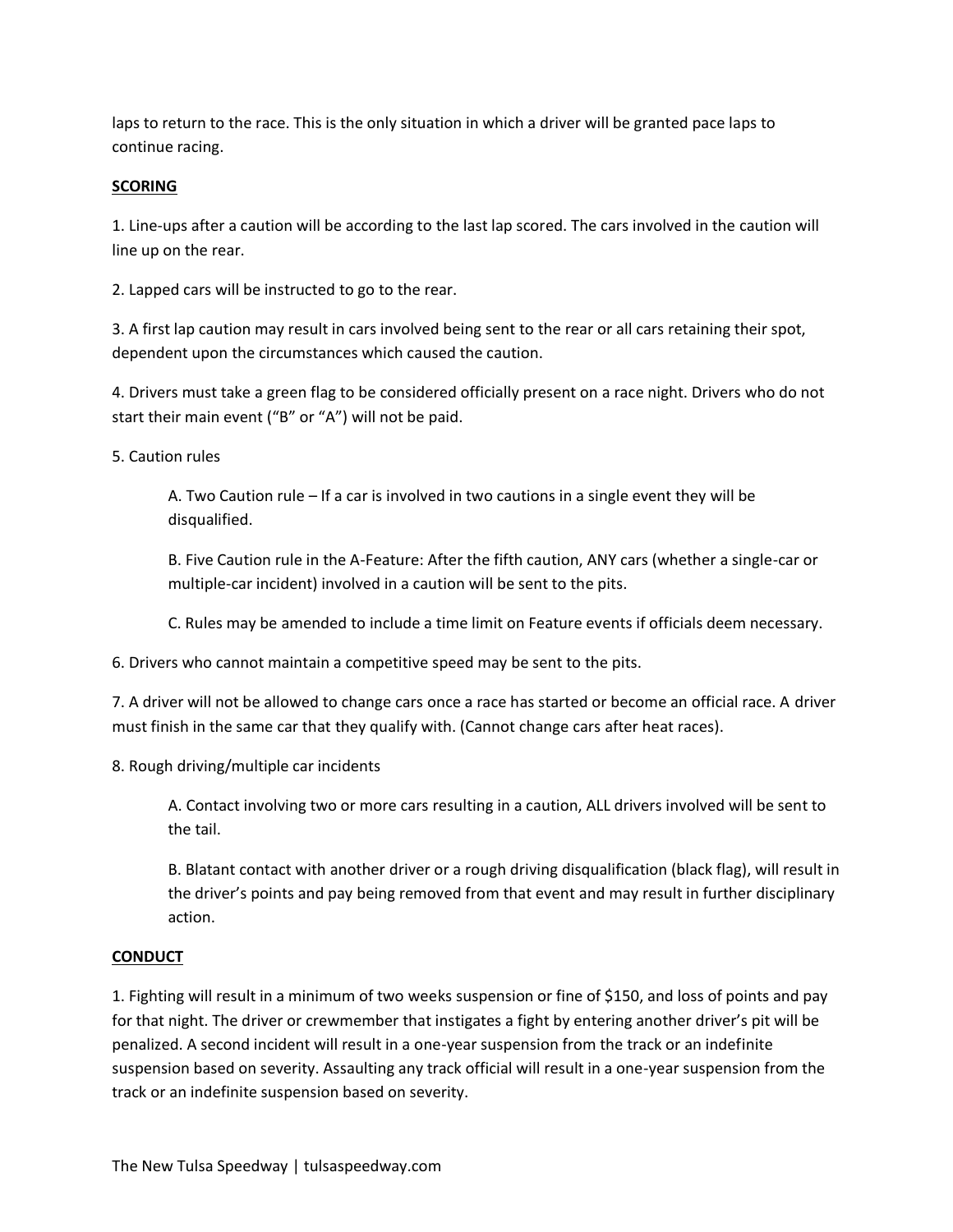2. Any driver, crew member or any person associated with any driver that is heard conspiring against another driver will be suspended indefinitely; championship points will be removed and they will not be allowed to return until further notice. On the track incidents can translate to championship point penalties, fines and suspensions at management's discretion. This includes any driver that exits their car with the intention of starting an altercation, any driver that intentionally wrecks another driver or hits another driver under caution.

3. Using a racecar in a threatening manner toward another person anywhere on the premises of The New Tulsa Speedway at any time shall be cause for immediate disqualification and possible indefinite suspension based on severity.

4. No speeding in the pits: Racecars or pit vehicles. Infractions may result in disqualification.

5. Any person caught sneaking into the pit area or anyone caught with a bogus pit pass will be banned indefinitely. The offender will be charged with TRESPASSING

A. Driver must have pit pass on when going through the tech area or they may be disqualified.

B. NO one shall enter the pits at any time without a pit pass and/or signature on the sign-in sheet.

C. Anyone caught passing a pit pass to allow another person to enter the pits will be suspended indefinitely.

## **FINAL NOTES/ADDITIONAL STIPULATIONS**

1. Drivers must be at least 14 years of age by that race night and approved by race officials. Parents or Legal Guardians must sign a Minor Release Permission Form if the driver is under 18 years of age. If driver has not filled out a release form, they will not be allowed to participate in any event including hot laps.

2. The New Tulsa Speedway payout checks to all drivers at the end of the night at the pit office. The pit office will stay open for at least 30 minutes after the last race is over, unless cars are still being inspected. Unclaimed payout checks will be held for two (2) weeks. Payout checks not picked up after that time will be forfeited.

3. Be prepared to show identification if asked when picking up your pay. Once a driver leaves the pay window and has signed the pay sheet, showing receipt of pay, there shall be no argument made for insufficient pay.

4. Drivers must have an entry form and W9 on file in order to compete.

5. There are NO REFUNDS once you have paid for a pit pass and sign in.

6. Rain Out Policy: The race program consists of qualifying heat races and feature events. In the event of inclement weather, The New Tulsa Speedway officials will make every effort to complete the program